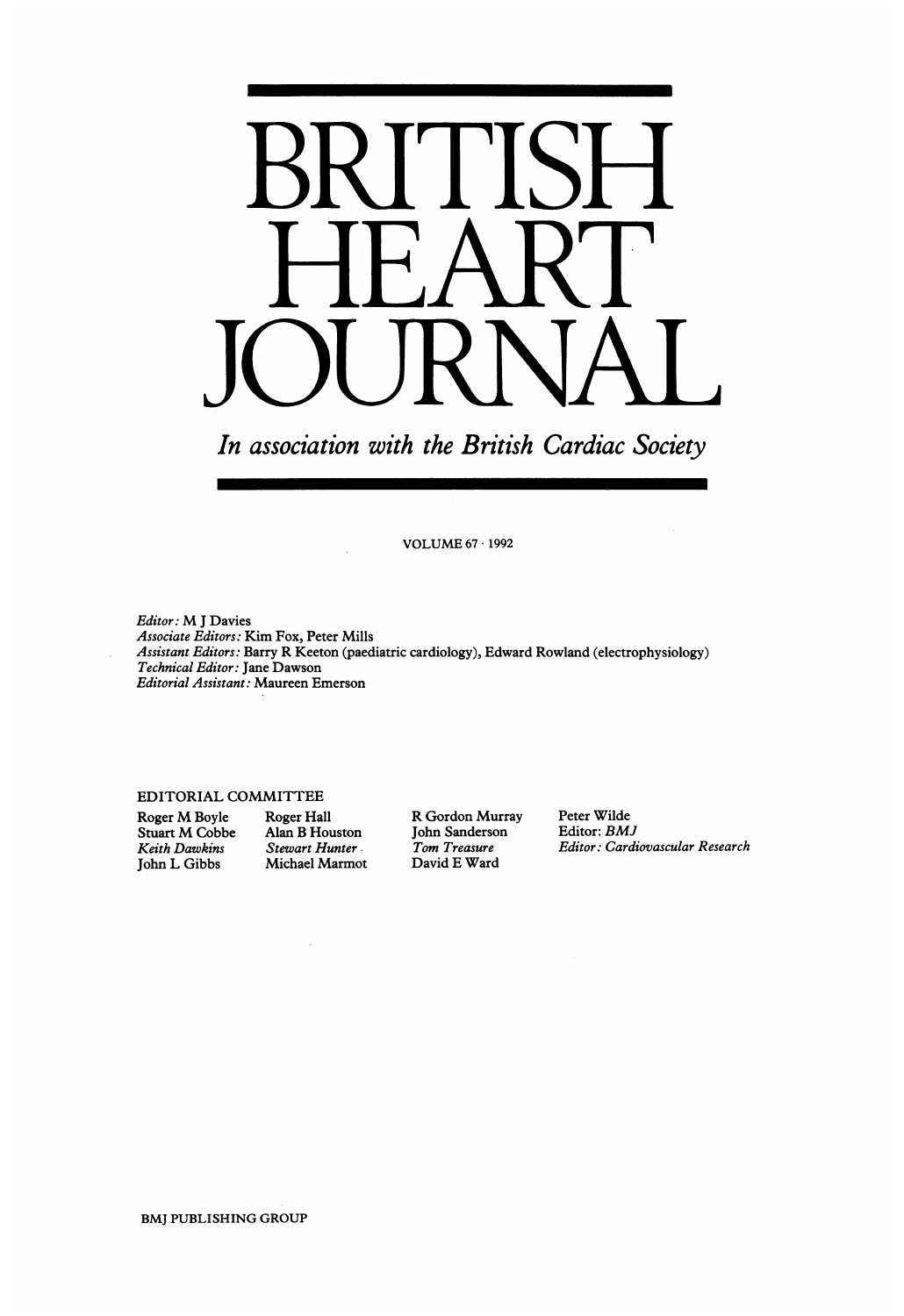## BRITISH CARDIAC **SOCIETY** NEWSLETTER

We start this newsletter with the sadness of saying farewell to Dennis Krikler as editor of the British Heart Journal. There are many tributes to him in this issue, but we are very anxious to add our own words of thanks to Dennis who has been a very good friend and we owe him <sup>a</sup> great debt, and he will know that the continuing excellence of the journal is an enduring tribute to his work. It should also be noted in this column that it was Dennis who had the happy idea of a monthly newsletter from the British Cardiac Society, and we believe this provides a valuable service.

Plans are now well advanced for the society to acquire its own offices. Agreement has been reached to acquire a Georgian office building on the east side of Fitzroy Square, Wl. The appropriate legal process is underway and the purchase should be completed by late November.\* The society, which is buying the freehold of the property, has been advised by two international property consultants.

Fitzroy Square is situated about 400 metres from the Royal College of Physicians, just south of Euston Road and close to Warren Street and Great Portland Street tube stations. The square is pleasant and partly pedestrianised. The building has a total floor area of approximately 4000 square feet with four floors and a basement. It was refurbished three years ago and many period features are present throughout the building. The society will be moving into the new offices early in 1992. Although we are sorry to be leaving the facilities of the Royal College of Physicians, we are not moving very far away and our close links will continue.

The new premises will provide the society with good office accommodation and the ability to host small meetings. It is hoped to accommodate the editorial offices of the British Heart Journal in the building. It will also provide the society with an opportunity to offer increased support to affiliated groups. Initially there will be spare office facilities which we propose to offer to a friendly medical society. It is comforting for the society to have a substantial permanent home.

This month we have contributions to our newsletter from several of our members. This is a society newsletter, and we welcome its use by those who have relevant information they wish to pass on.

Keith Fox has written with two items: first, medico-legal representation and secondly, information on the British Society for Cardiovascular Research.

"The ethical and legal committee of the British Cardiac Society proposed that members of the Society who are willing to serve on the specialist medico-legal panel of the society should submit their names and the outline of the area of their expertise so that a list of such individuals could be compiled for the law societies of England and Wales and Scotland. Clearly, no obligation is implied and there is no question of exclusivity. The legal profession would be free to seek specialist advice, whether or not such an individual had volunteered to serve on the panel.

We are pleased to see that, so far, <sup>85</sup> cardiologists have put forward their names for inclusion in this list and we believe that this will permit a more comprehensive and representative basis for seeking specialist cardiac opinion. If any further members wish to be included on the medico-legal panel, further forms are available from the Secretary of the British Cardiac Society. Clearly, the ethical and legal committee does not think that it is appropriate for the committee to determine or monitor the areas, or indeed the degree, of specialist expertise of individual members. Furthermore, a member would be free to withdraw from the advisory panel at any time. The corollary is that opinions expressed by individual members of the panel cannot necessarily be interpreted as representing the views of the committee or the society.

In response to a proposal from the British Society for Cardiovascular Research, the council of the British Cardiac Society has agreed to support a lectureship at each of the biannual meetings of the British Society for Cardiovascular Research. In return, the British Society for Cardiovascular Research would allow members of the British Cardiac Society to attend these meetings without payment of the registration fees. Information about the biannual meetings is included in the mailing from the British Cardiac Society.

After the introduction of only one annual meeting of the British Cardiac Society, concern has been expressed that there may be insufficient opportunity for younger investigators to participate in academic meeting at which original material is presented and discussed. The proposals allow just such participation in meetings at which high quality basic and applied cardiovascular research material is presented. The meetings of the British Society for Cardiovascular Research and the workshops have been well attended and have provoked active discussion. We would like to draw your attention to the opportunities presented to participate in and to submit material for presentation to the meetings."

Peter Hubner passess on a suggestion for a practice that has worked well in his area. The Leicester cardiologists have produced small stickers that are sent to the general practitioners of patients with valvar or congenital heart disease. The stickers can be put on the patient's folder. They state only: "Endocarditis alert! Blood cultures before antibiotics for unexplained fever". Its simple, easy, and cheap. It may also save a lot of anguish in some instances. We ourselves believe that in time, we would have had the same idea...

John Goodwin, Chairman of the National Forum for Coronary Heart Disease Prevention writes: "Readers of the newsletter may like to have up to date news about the forum which was set up (as the National Co-ordinating Committee) after the Canterbury conference in 1983 with the title Action to prevent Coronary Heart Disease. The purpose of the forum is to co-ordinate and facilitate the activities of organisations and individuals concerned with all aspects of coronary heart disease prevention. It has over 30 member organisations including the British Cardiac Society, the British Heart Foundation, the Coronary Prevention Group, Action on Smoking and Health, the Coronary<br>Artery Disease Research Organisation Artery Disease Research Organisation (CORDA), the Chest, Heart and Stroke Association, and the British Medical Association. The Royal Colleges are fully represented, as are nursing, pharmaceutical, dietetic, primary health care organisations; the Health

Education Authority; the Health Promotion Authority for Wales; the Health Education Board for Scotland; and the Health Promotion Agency of Northern Ireland. Nonmedical organisations, such as the Sports Council and the Trades Union Congress are also members.

Each organisation sends a representative to the biannual forum meeting. In addition to co-ordinating the activities of its members, the forum (which is independent and free to express the wishes of its membership) responds to their initiatives and suggestions, identifies areas of agreement and controversy, and surveys the need for action. The forum advises the Health Education Authority's Look After Your Heart programme, government, and industry. In addition to the core activities, the forum undertakes special projects such as workshops, as agreed by the membership and the executive committee. So far, these have included projects on school meals, undergraduate medical education in coronary heart disease prevention (in which the British Cardiac Society and the British Heart Foundation took leading roles), cardiovascular health in the workplace, and<br>coronary heart disease in women. coronary heart disease in Appropriate member organisations were heavily involved in their planning and execution.

Interest and awareness of coronary heart disease prevention is steadily increasing among general practitioners and primary health care workers in all fields. So far cardiologists have not always been noted for their interest. This is understandable because of their heavy load of clinical and research responsibilities. But it is vital that they fulfil their role, including secondary prevention. Further information can be requested and suggestions sent to the Forum's Co-ordinator, Ms Imogen Sharp, MSc, National Forum for Coronary Heart Disease Prevention, Hamilton House, Mabledon Place, London WC1 H9TX (tel: <sup>071</sup> <sup>383</sup> 7638)."

DOUGLAS CHAMBERLAIN President, British Cardiac Society PAUL OLDERSHAW Secretary, British Cardiac Society <sup>1</sup> St Andrew's Place, London NW) 4LB

\*Please note, we have completed our move. Our new address is <sup>9</sup> Fitzroy Square, London WIP SAH. Telephone: 071 383 3887; Fax: 071 388 0903.

## NOTICE

#### 1992

The Annual Meeting of the British Cardiac Society will take place at the Harrogate International Centre on 26 to <sup>29</sup> May. The closing date for receipt of abstracts was 3 January.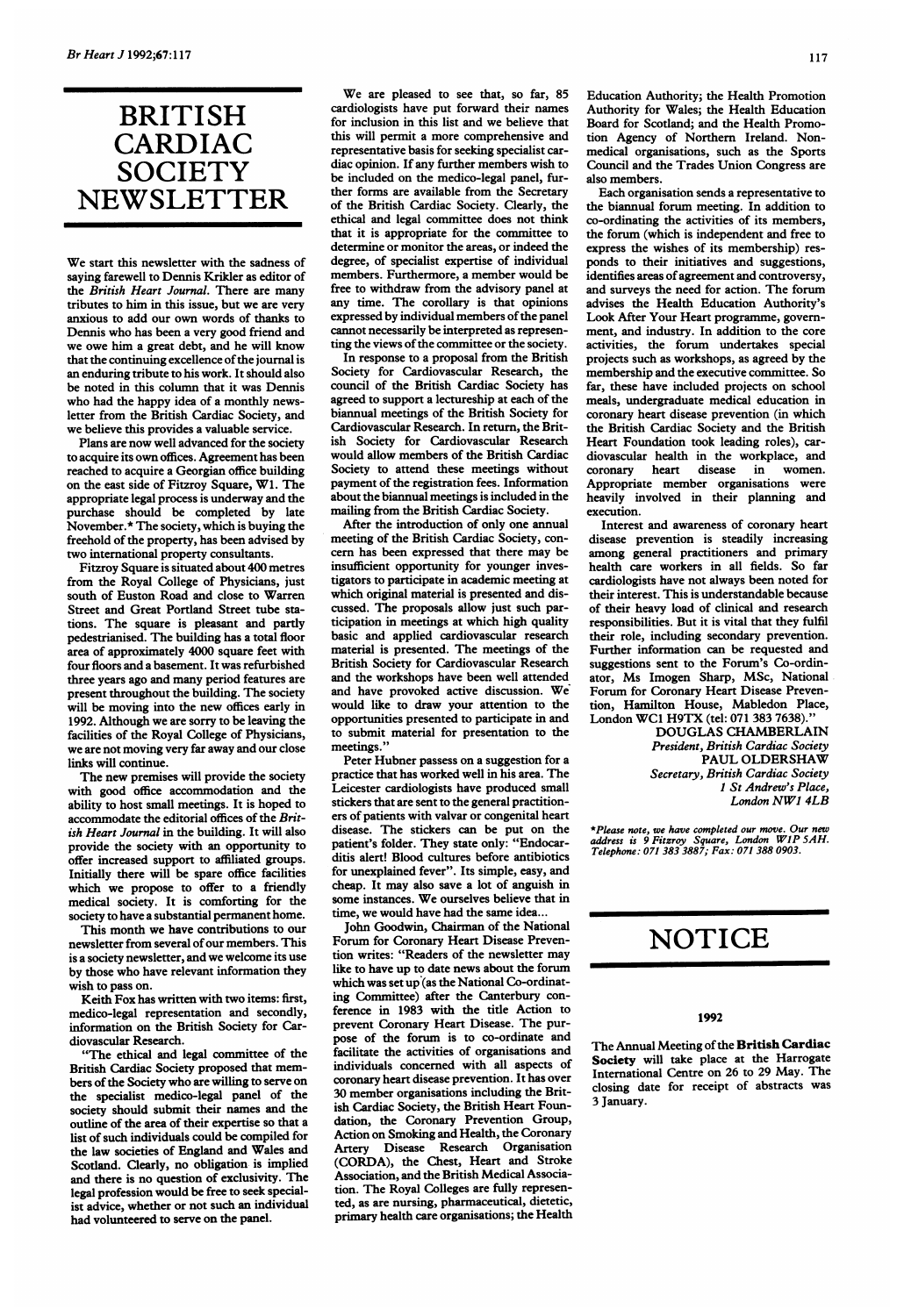# **CHECKLIST**

Please make a photocopy of this checklist, complete, and send with all manuscripts submitted for publication.

| The manuscript is typed double spaced throughout on one side only on A4 opaque white bond                                                                                                                                                                                                                                                                                                                                            |  |
|--------------------------------------------------------------------------------------------------------------------------------------------------------------------------------------------------------------------------------------------------------------------------------------------------------------------------------------------------------------------------------------------------------------------------------------|--|
| paper with wide margins all around.                                                                                                                                                                                                                                                                                                                                                                                                  |  |
| The manuscript is arranged as follows: (1) title page, (2) abstract, (3) text, (4) references,<br>(5) legends, (6) tables. Pages are numbered consecutively, beginning with the title page as page 1.                                                                                                                                                                                                                                |  |
| The last name of the first author is typed at the top right corner of each page.                                                                                                                                                                                                                                                                                                                                                     |  |
| A covering letter is signed by all authors stating that they have seen and approved the paper<br>and that the work has not been, and will not be, published elsewhere.                                                                                                                                                                                                                                                               |  |
| Title page<br>The title and authors' names are typed on the title page.                                                                                                                                                                                                                                                                                                                                                              |  |
| Case reports have only three authors.                                                                                                                                                                                                                                                                                                                                                                                                |  |
| The address(es) of the institutions from which the work originated with the authors' names are<br>listed underneath. (If there is more than one address several authors' names can be grouped<br>under each appropriate address; strict order of authors' names is not necessary here.)                                                                                                                                              |  |
| The full name, exact <i>postal</i> address with postal code, and telephone number of the author to<br>whom communications and proofs should be sent are typed at the bottom, and the editorial<br>office must be told of any subsequent changes of address.                                                                                                                                                                          |  |
| An abstract is typed double spaced on a separate page.<br>The abstract is organised according to the framework described on page 1 of the January 1991                                                                                                                                                                                                                                                                               |  |
| issue. In exceptional cases this may not be necessary—for example, case reports.                                                                                                                                                                                                                                                                                                                                                     |  |
|                                                                                                                                                                                                                                                                                                                                                                                                                                      |  |
|                                                                                                                                                                                                                                                                                                                                                                                                                                      |  |
|                                                                                                                                                                                                                                                                                                                                                                                                                                      |  |
| Abbreviations other than standard SI units of measurement are not used.<br>Text<br>Appropriate headings and subheadings are provided.<br>Every reference, figure, and table is cited in the text in numerical order. (Order of mention in<br>text determines the number given to each.)<br>Acknowledgments and details of support in the form of grants, equipment, or drugs are typed<br>at the end of the text, before references. |  |
| <b>References</b><br>References are identified in the text by arabic numerals; no more than three references are cited<br>for any one statement.                                                                                                                                                                                                                                                                                     |  |
| References are typed double spaced on sheets separate from the text (numbered consecutively in<br>the order in which they are mentioned in the text) in the Vancouver style.                                                                                                                                                                                                                                                         |  |
| Journal references contain <i>inclusive</i> page numbers; book references contain <i>specific</i> page<br>numbers.                                                                                                                                                                                                                                                                                                                   |  |
| Citations of abstracts and letters should be indicated in parentheses.                                                                                                                                                                                                                                                                                                                                                               |  |

following examples: Journal: (list all authors if six or less; otherwise list first six and add et al; do not use full stops after authors' initials)

<sup>31</sup> Balcon R, Brooks N, Layton C. Correlation of heart rate/ST slope and coronary angiographic findings. Br Heart J 1984;52:304-8.

Chapter in book:

<sup>28</sup> Schiebler GL, Van Mierop LHS, Krovetz LJ. Diseases of the tricuspid valve. In: Moss AJ, Adams F, eds. Heart disease in infants, children and adolescents. Baltimore: Williams and Wilkins, 1968:134-9.

Book (personal author or authors): (all book references should have specific page numbers) 36 Feigenbaum H. Echocardiography. 3rd ed. Philadelphia: Lea and Febiger, 1981:549-63.